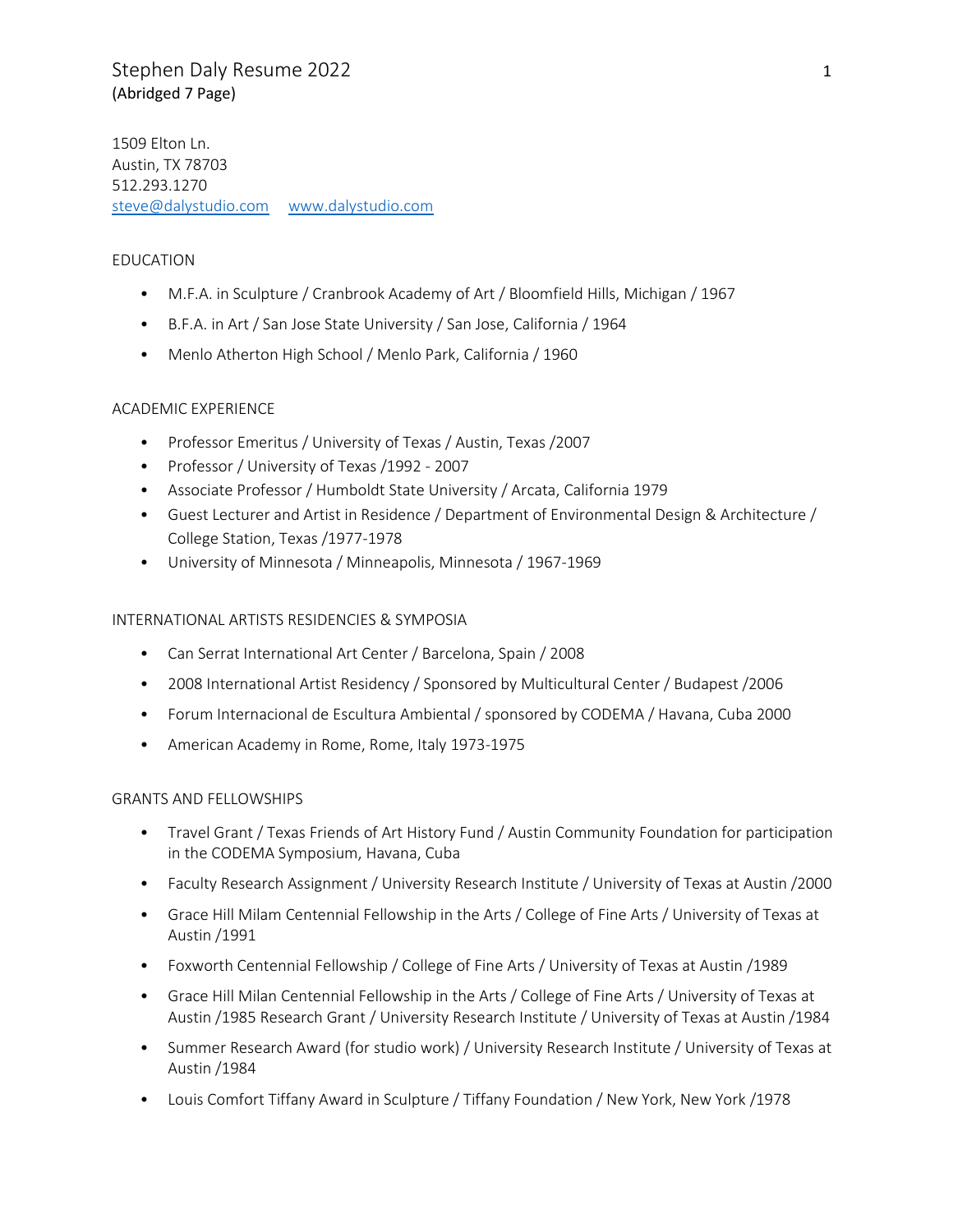# Stephen Daly Resume 2022 2 (Abridged 7 Page)

- Reinhart Fellow in Sculpture / to the American Academy in Rome / Maryland Institute of Art / Baltimore, Maryland /1975
- Prix de Rome (in sculpture) / American Academy in Rome, Italy /1973
- Faculty Research Grant / Humboldt State University / Arcata, California /1972
- Full Tuition Scholarship / Cranbrook Academy of Art / Bloomfield Hills, Michigan /1965-1967

### BIOGRAPHICAL REFERENCES & CITATIONS

- Albert Nelson Marquis Lifetime Achievement Award, Marquis Who's Who, New Jersey /2017
- Who's Who in American Art / Jaques Cattell Press / New York, New York /1982 to 2016
- Who's Who in American Art / 62nd Edition / Marquis' Who's Who / New Providence, New Jersey /2007
- Who's Who in the World / Marquis' Who's Who / New Providence, New Jersey /2017
- Who's Who in the South and the Southwest / 24th. Edition / Marquis' WHO's Who / New Providence, New Jersey /1994
- The New York Art Review / Les Krantz, American References, Inc / Chicago /1989
- Men of Achievement / International Biographical Centre / Cambridge, England /1985

### SOLO EXHIBITIONS

- 2015 "Drawings and Sculpture" / Gremillion Company and Fine Art Inc. / Houston, Texas
- 2014 "Signals" / William Campbell Contemporary Art / Fort Worth, Texas
- 2013 "Drawing and Sculpture" / EFA Gallery / Angelo State University / San Angelo, Texas
- 2011 "Recent Works" / Gremillion Company and Fine Art, Inc. / Houston, Texas
- 2008 "Drawing and Sculpture" / William Campbell Contemporary Art / Fort Worth, Texas
- 2002 "Synchronicity" / William Campbell Contemporary Art / Fort Worth, Texas
- 2002 "Between Drawing and Sculpture" / La Universidad Politecnica de Valencia / Spain (retrospective / catalogue)
- 1993 William Campbell Contemporary Art / Fort Worth, Texas1991 Hooks Epstein Galleries / Houston, Texas
- 1989 William Campbell Contemporary Art / Fort Worth, Texas 1988
- 1988 McNay Art Museum/ San Antonio, Texas (catalogue)
- 1987 William Campbell Contemporary Art / Fort Worth, Texas1986 William Campbell Contemporary Art / Fort Worth, Texas
- 1985 Atrium Gallery, Amarillo Art Center / Amarillo, Texas
- 1985 Gallery Three, Amarillo Art Center / Amarillo, Texas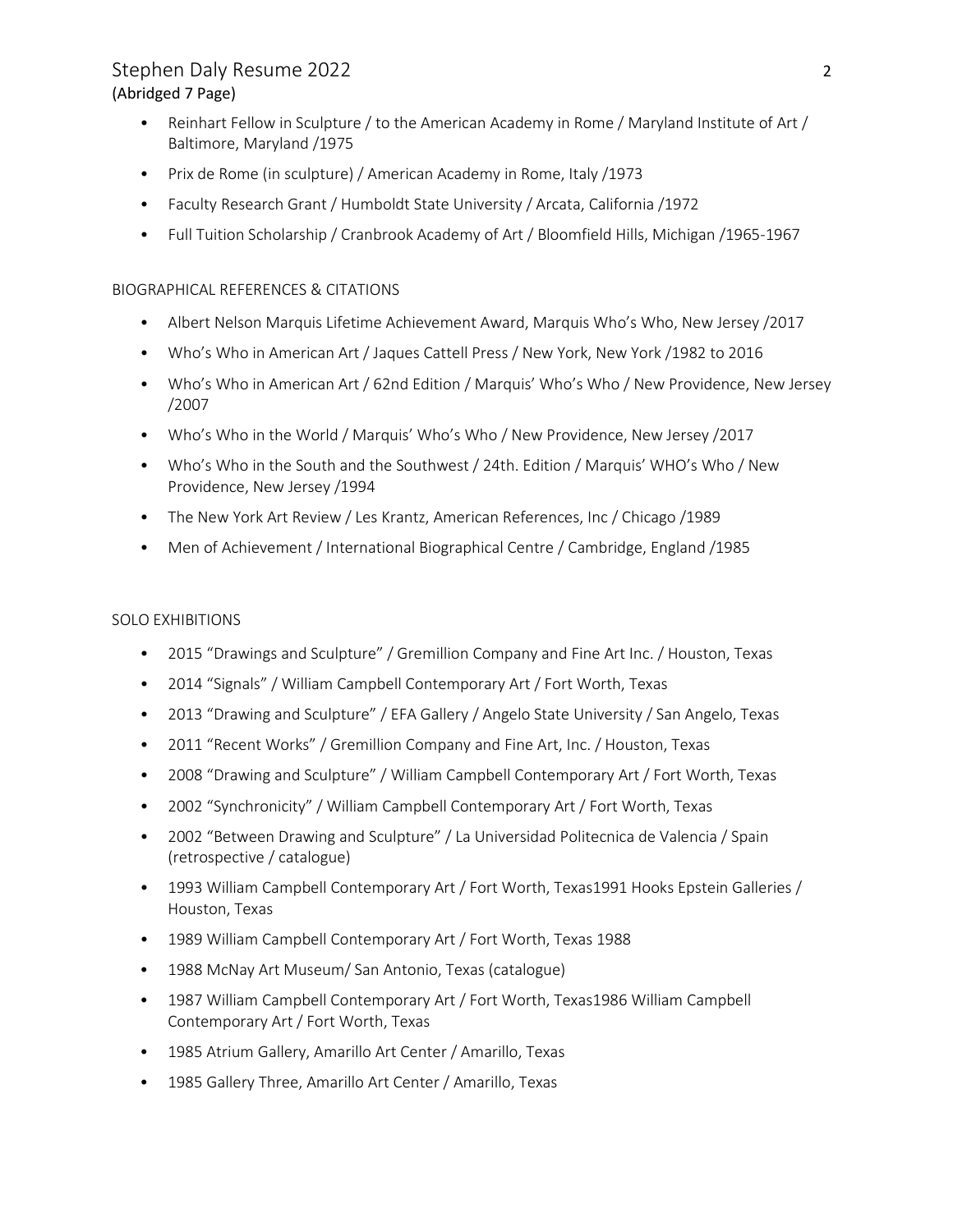## Stephen Daly Resume 2022 3 (Abridged 7 Page)

• 1985 Brown Lupton Gallery, Texas Christian University / Fort Worth, Texas(catalogue) 1983 Graham Gallery / Houston, Texas

### GROUP EXHIBITIONS

- 2022 Ellio Gallery Inaugural Exhibition
- 2020 "Abstract"/ Grey Cube Gallery (online), France.,
- 2019 "The Human Figure"/ Bauhaus Prairie Gallery/Norman, Oklahoma
- 2018 "Contemporary Venice "/ITS LIQUID GROUP/The Room, Large San Marco/ Venice, Italy
- 2018 "The Body Language", ITS LIQUID GROUP", The Room, Large San Marco/ Venice, Italy
- 2016 "Re-Visions", Wm. Havu Gallery, Denver, C Colorado
- 2016 "34th Outdoor Sculpture Exhibition", Abilene Cultural Affairs, Abilene, Texas (2015-2018)
- 2016 "ImperiaArte", International Exhibition of Contemporary Art, Biblioteca Ligorio, Liguria, Italy

INVITATIONAL EXHIBITIONS (curated)

- 2016 34th Outdoor Sculpture Exhibition, Abilene Curatorial Affairs, Abilene, TX,
- 2016 "Imperia Arte", International Exhibition of Contemporary Art, Biblioteca Ligorio, Liguria, Italy, October
- 2015 Outdoor Sculpture, Highland Park Museum, Highland Park, IL
- 2014 A Panoramic View: Texas Sculpture Group (TSG), Lawndale Art Center/ Houston, Texas
- 2014 Due South / Galeria 409 / Brownsville, Texas
- 2013 Summer Show / Gremillion Company and Fine Art, Inc. / Dallas, Texas
- 2013 In Depth / Art Car Museum (TSG & Texas Biennial) / Houston, Texas
- 2012 Chicago Outdoor Sculpture Exhibition / City of Chicago / Lincoln Park / Chicago /
- 2011 SNTX 2011Sculpture Exhibit / Meadows Gallery, University of Texas / Tyler, TX
- 2011 Solid Substance / G Gallery / Houston, Texas
- 2010 Art in the Garden: Texas Uprising / San Antonio Botanical Garden, San Antonio, Texas
- 2009 Art on the Green / Kemp Center, / Wichita Falls, Texas
- 2009 Peoples Gallery, piece on loan to City Hall, 20092010, Austin City Hall / Austin, Texas
- 2008 El Paso Sculpture Invitational / Palm Desert, California
- 2007 A Way with Words / Galveston Art Center, Galveston, Texas
- 2007 McNeese National Works on Paper Exhibition / Abercrombie Gallery / McNeese State University, Lake Charles, Louisiana
- 2006 FAT (Fusion of Art & Technology) / Conley Gallery / California State University / Fresno,
- California
- 2006 Signals From / About Central Europe II / Central European Cultural Institute / Budapest, Hungary
- 2006 Group Invitational, Budapest Artist Residency / Keki Gallery / Budapest, Hungary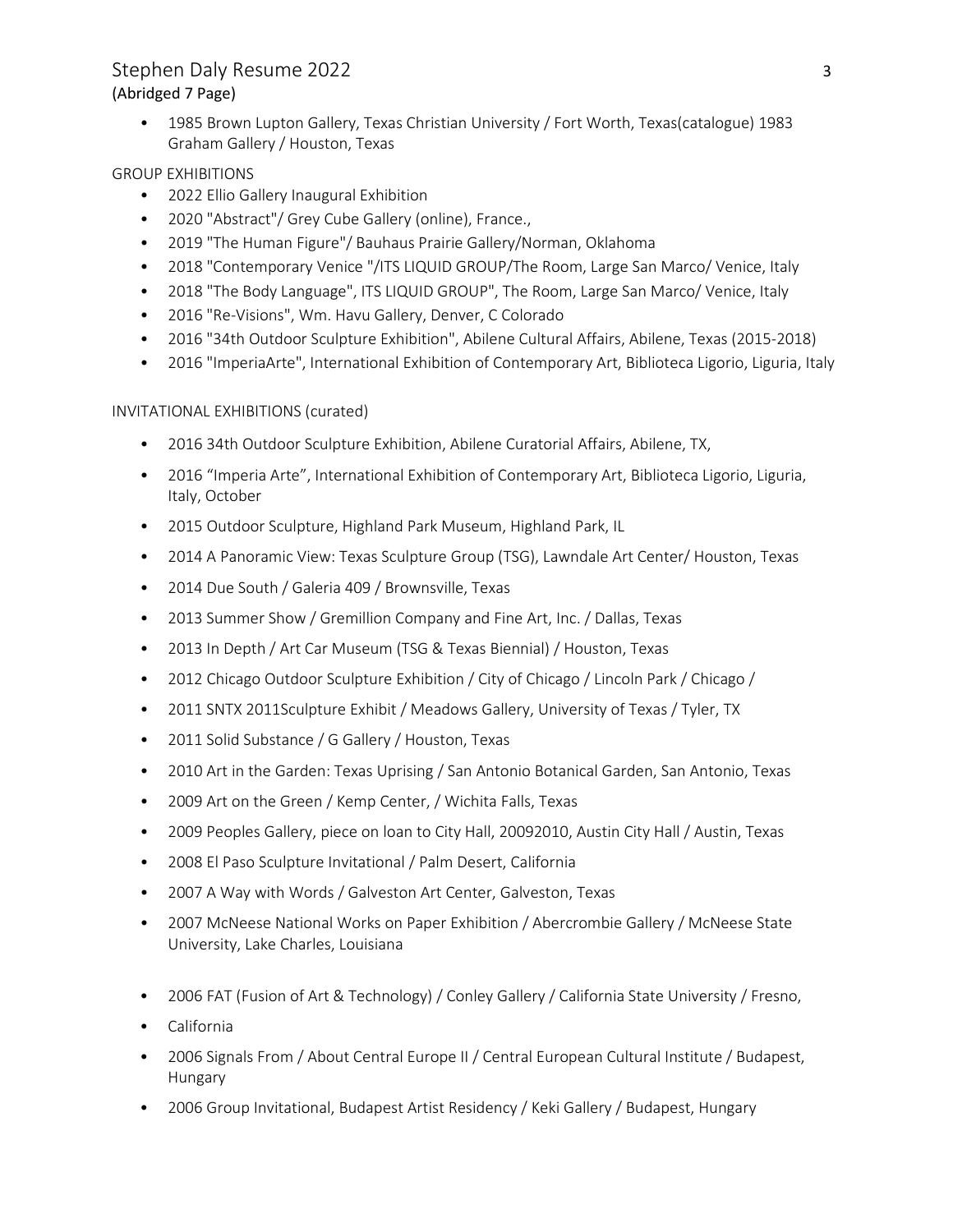### Stephen Daly Resume 2022 4 (Abridged 7 Page)

- 2005 Blue Star 20 / Blue Star Contemporary Art Center / San Antonio, Texas
- 2005 Three Dimensions / William Havu Gallery / Denver, Colorado with Lawrence Argent and Mary Bates Neubauer
- 2004 Encounters / Midwestern State University / Wichita Falls, Texas (with Richard Thompson)
- 2004 Texas Uprising: Indoor and Outdoor Sculpture / Blue Star Art Space / San Antonio, Texas
- 2004 A Moment in the Making / Creative Research Laboratory / University of Texas at Austin Texas Outside the Lines / Kipp Gallery / University of Pennsylvania @ PA
- 2003 43rd Annual Artist Invitational / Longview Museum of Fine Arts / Texas
- 2002 Blue Star 17: Between Past and Future / Blue Star Art Space / San Antonio, Texas
- 2002 Icons of Our Time / William Havu Gallery / Denver, Colorado (with Bethany Kreigsman and Mary Walker)
- 2002 Mutamentum / Galleria via Larga / Florence, Italy (traveled internationally / catalogue)
- 2001 Made in Texas / The Art Center / Waco, Texas
- 2001 Reality & Imagination / William Havu Gallery / Denver, Colorado
- 2001 Selections: Work From the ISC Board / Grounds for Sculpture / Hamilton, New Jersey
- 2000 Forum Internacional de Escultura Ambiental Codema
- 2000 Port Avenue, Havana, Cuba (public art project for 16 international sculptors)
- 2000 Drawing the Line / Ravel Fine Art / Austin, Texas (with Helena de la Fontaine)
- 2000 Go Figure: An Exhibition of Sculpture / Louisiana Place / Houston, Texas
- 1999 ISC Collection II / Wood Street Gallery / Chicago
- 1999 Divergent Currents: An Exhibition of Small Sculpture / The Art Center / Waco, Texas
- 1999 Sculptor's Drawings / Hora Project Space / Elgin, Texas
- 1999 Working in the Third Dimension: Contemporary American Sculpture / Hunter Museum of American Art / Chattanooga, Tennessee
- 1999 Inaugural Exhibition / Ravel Fine Art / Austin, Texas
- 1998 Texas Roots / Denton Art Museum / Denton, Texas
- 1997 Pier Walk '97 / Old Navy Pier / Chicago, Illinois (outdoor sculpture)
- 1996 Fall / Spring Exhibition / Grounds for Sculpture / Hamilton, New Jersey
- 1995 the Figure / Grounds for Sculpture, Hamilton, New Jersey
- 1994 Daly and Farr / Martin Rathburn Gallery / San Antonio, Texas
- 1994 Putting it on Paper, McNay Art Museum / San Antonio, Texas
- 1994 Ironworks: Directions in Contemporary Cast Iron Sculpture / Ramapo College Art Galleries / Mahwah, New Jersey
- 1993 Daly and Beasley / Hooks Epstein Galleries / Houston, Texas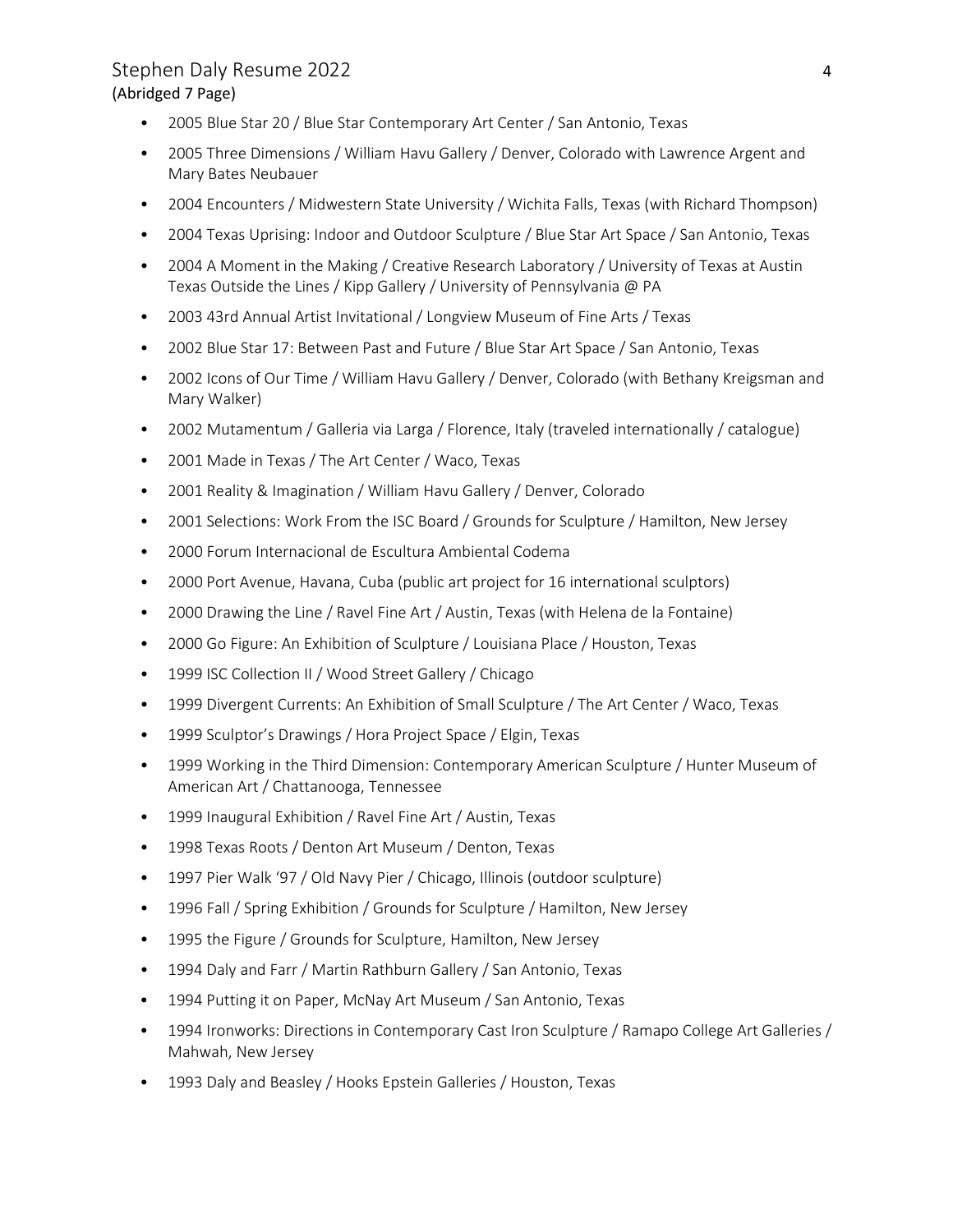## Stephen Daly Resume 2022 5 (Abridged 7 Page)

- 1993 Drawing and Sculpture: Karin Broker and Stephen Daly / Galveston Art Center, Galveston, Texas
- 1993 12th Annual Sculpture Exhibition / Abilene Museum, Abilene, Texas
- 1993 Personal Attachment: The Art of Collage and Assemblage / Hooks Epstein Galleries, Houston, Texas
- 1993 Dallas Art Fair / William Campbell Contemporary Art / Design Center / Dallas, Texas
- 1993 State of the Art '93 / New England Fine Art Institute / N.E. Track Center / Boston, Massachusetts
- 1993 Abilene Outdoor Sculpture / Abilene / Art Museum / Abilene, Texas 1
- 1992 The Chair / Mill Street Gallery / Aspen, Colorado
- 1991 Shadow Images / Hooks Epstein Galleries / Houston, Texas
- 1991 On Line: Drawings by Texas Artist / Amarillo Art Center / Amarillo, Texas
- 1991 Matter / Mind, Fermilab National Acceleration Facility / Batavia, Illinois
- 1990 The Human Image / Center for the Arts / Corpus Christi State University, Corpus Christi, Texas
- 1989 Another Reality / Hooks Epstein Galleries, Houston, Texas
- 1989 A Century of Sculpture in Texas / Huntington Gallery / University of Austin, (catalogue traveling), Austin, Texas
- COMPETITIVE EXHIBITIONS
- 2008 Hunting Art Prize Exhibition / Decorative Center / Houston, Texas
- 1995 North American Sculpture / Foothills Art Center, Peter Shelton, Juror / Golden, Colorado
- 1992 Deland National / Deland Museum / Deland, Florida
- 1986 A Question of Scale / Missoula Museum of the Arts / Missoula, Montana
- 1984 2D / University of Texas / El Paso, Texas
- 1984 Amarillo Competition / Art Center / Amarillo, Texas (first place)
- 1983 AMST II / Art Museum of South Texas / Corpus Christi, Texas
- 1983 Works on Paper / Southwest Texas State University / San Marcos, Texas
- 1982 The Lawndale Competition / University of Houston / Houston, Texas
- 1981 Corpus Christi Art Foundation Exhibition / Art Museum of South Texas / Corpus Christi, Texas

### VISITIING ARTIST

- 2004 Midwestern University / Department of Art / Wichita Falls, Texas
- 2004 Texas Sculpture Symposium / Texas Tech University / Lubbock, Texas
- 1995 University of New Mexico / Department of Art / Albuquerque, New Mexico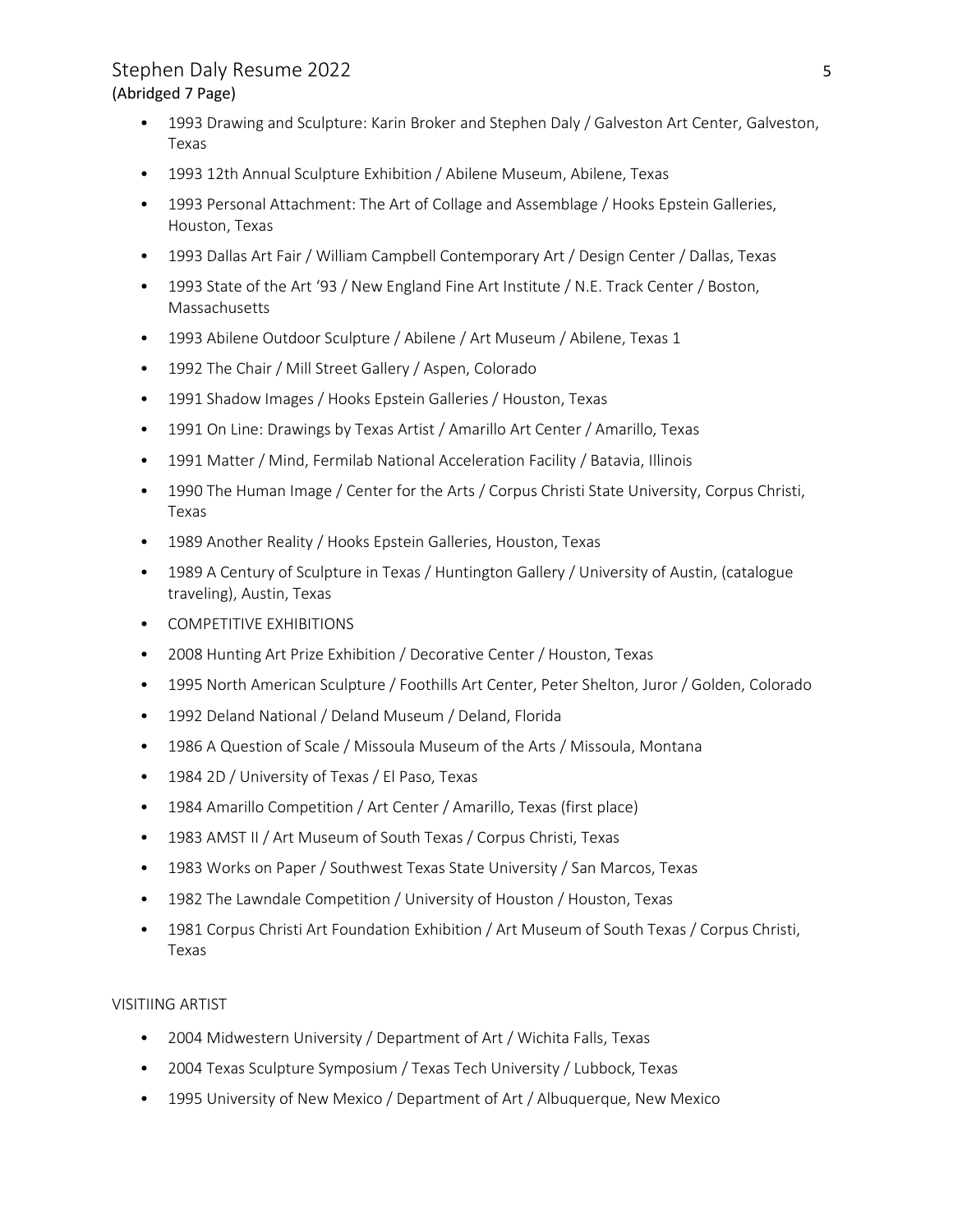### Stephen Daly Resume 2022 6 (Abridged 7 Page)

- 1992 University of Oklahoma / School of Art / Norman, Oklahoma
- 1989 University of Washington / Sculpture Department / Seattle, Washington
- 1985 Southern Illinois University / Carbondale, Illinois
- 1985 Texas Christian University / Department of Art / Fort Worth, Texas
- 1984 Tulane University / Newcomb, College / New Orleans, Louisiana
- 1984 University of Ohio / School of Art / Athens, Ohio
- 1983 University of Hawaii at Manoa / Honolulu, Hawaii1981 University of Texas at Austin
- 1980 Syracuse University / School of Art / Syracuse, New York1980 Honolulu Art Academy / Honolulu, Hawaii

BOOKS, EXHIBITION CATALOGUES & FLYERS

- 2017 CAST, by Jen Townsend and Renee Zettle Sterling, ISBN # 9780764353383, Shiffer Publishing (PA) pgs. 63 & 129
- 2008 Chair: The Texas chair project by Damian Priour / page 28 / Austin Museum of Art, Austin, TX
- 2008 Pouring metal in the South Bay: The 1960s California Artist Foundry Movement / Dave Hampton / 80 pages, color
- 2002 Retrospectiva de Stephen Daly: Entre el Dibujo y la Encultura (Stephen Daly Retrospective:Between Drawing and Sculpture) / 80page color, bilingual(Spanish and English) catalogue accompanying retrospective / includes essay by Marina Pastor / ISBN #849705 184X
- 2002 Mutamentum / Galleria via Larga / Florence, Italy / ISBN 8885698891 / (exhibition traveled iternationally)
- 1997 Pier Walk '97 / 3D Chicago, Illinois
- 1990 A Century of Sculpture in Texas
- 1985, P. Hendricks, B.D. Reese, Archer M Huntington Art Gallery, Univ. of Texas, Austin., TX
- 1989 Another Reality / Thomas McEvilley / pages 20, 92 / Surpik Angelini and Bert Long, Curators / Hooks Epstein Galleries / Houston, Texas
- 1989 Stephen Daly / Susie Kalil / 24page color exhibition catalogue / ISBN 0916677141, Library of Congress Catalogue #88043281 / Marion Koogler McNay Art Museum / San Antonio, Texas
- 1989 Third Coast Review: A Look at Texas Art, Annette Carlozzi,-Curator / Aspen Art Museum / Aspen, Colorado
- 1982 Celebration of Texas Sculpture / Sam Houston State University / Huntsville, Texas
- 1982 The Lawndale Competition / Lawndale Annex / University of Houston / Houston, Texas
- 1982 Cast in Carbondale / Alexandria Museum / Alexandria, Louisiana
- 1980 Julius Schmidt Sculptural Invitational / Cameron University / Lawton, Oklahoma
- 1980 Recent Works / Faculty Exhibition / University of Texas Health Science Center / San Antonio,